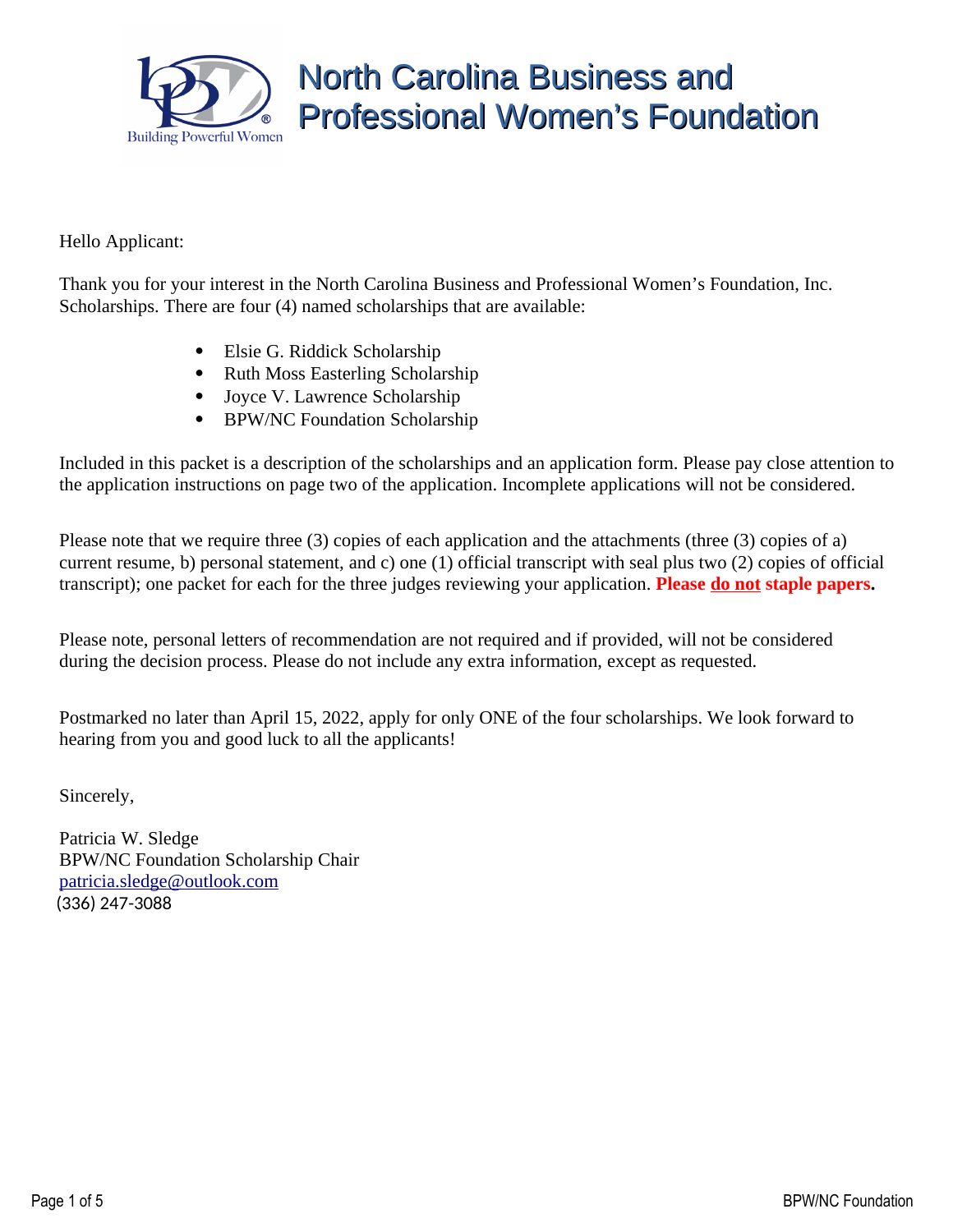

Business and Professional Women (BPW) has clubs across the state of North Carolina. Founded in 1919, BPW/NC promotes equity for all women in the workplace through advocacy, education, and information. BPW/NC offers members professional development programs, networking, participation in grassroots activities, and opportunities to support and help other women through scholarships.

The North Carolina Business and Professional Women's Foundation (BPW/NC Foundation) is pleased to issue a call for scholarship applications to female candidates. BPW/NC Foundation offers four types of scholarships as described below. Applicants must be citizens of the United States and attend a community college, college, university, or graduate studies accredited by the Southern Association of College and Schools. The Scholarship Committee will advise applicants of their decision by June 5, 2022. Incomplete or late applications will be disqualified. Scholarship questions should be directed to Patricia W. Sledge, BPW/NC Foundation Scholarship Chair by phone at (336) 247-3088 or by email at **patricia[.](mailto:JGCaldwell@JGCaldwellNCLaw.com)sledge@outlook.com.** 

#### **I. Elsie G. Riddick Scholarship (One Scholarship)**

Established in 1925, the Elsie G. Riddick Scholarship is named for one of the first BPW/NC Presidents. Since 1972, it has been administered as a scholarship fund. In June 2022, the Elsie G. Riddick Scholarship will be in the amount of up to \$1,500.

Qualifications for a woman who wishes to be a candidate must:

- $\triangleright$  Be United States citizen.
- $\triangleright$  Be currently enrolled in either an accredited community college or a four-year college/university in the sophomore, junior, or senior year.
- $\triangleright$  Require financial assistance to obtain goals.
- $\triangleright$  Have a definite career plan
- $\triangleright$  Major field of study in business or professional career.

#### **II. Ruth Moss Easterling Scholarship (One Scholarship)**

Established in 1995, the Ruth Moss Easterling Scholarship was named for Ruth, BPW/NC 1964-1965 State President, and 1970-1971 National BPW President. First elected to the North Carolina Legislature in 1976, the Honorable Ruth Moss Easterling served in the North Carolina House of Representatives for thirteen terms. She was a staunch advocate for women's rights and was instrumental in establishing the Commission on the Status of Women. In June 2022, the Ruth Moss Easterling Scholarship will be in the amount of up to \$1,500.

Qualifications for a woman who wishes to be a candidate must:

- $\triangleright$  Be a United States citizen.
- $\triangleright$  Be enrolled for Fall 2022 in either an accredited community college or a four-year college in law (to include legal secretary) or public administration or political science.
- $\triangleright$  Require financial assistance to obtain goals.
- $\triangleright$  Have a definite career plan.

(Continued next page)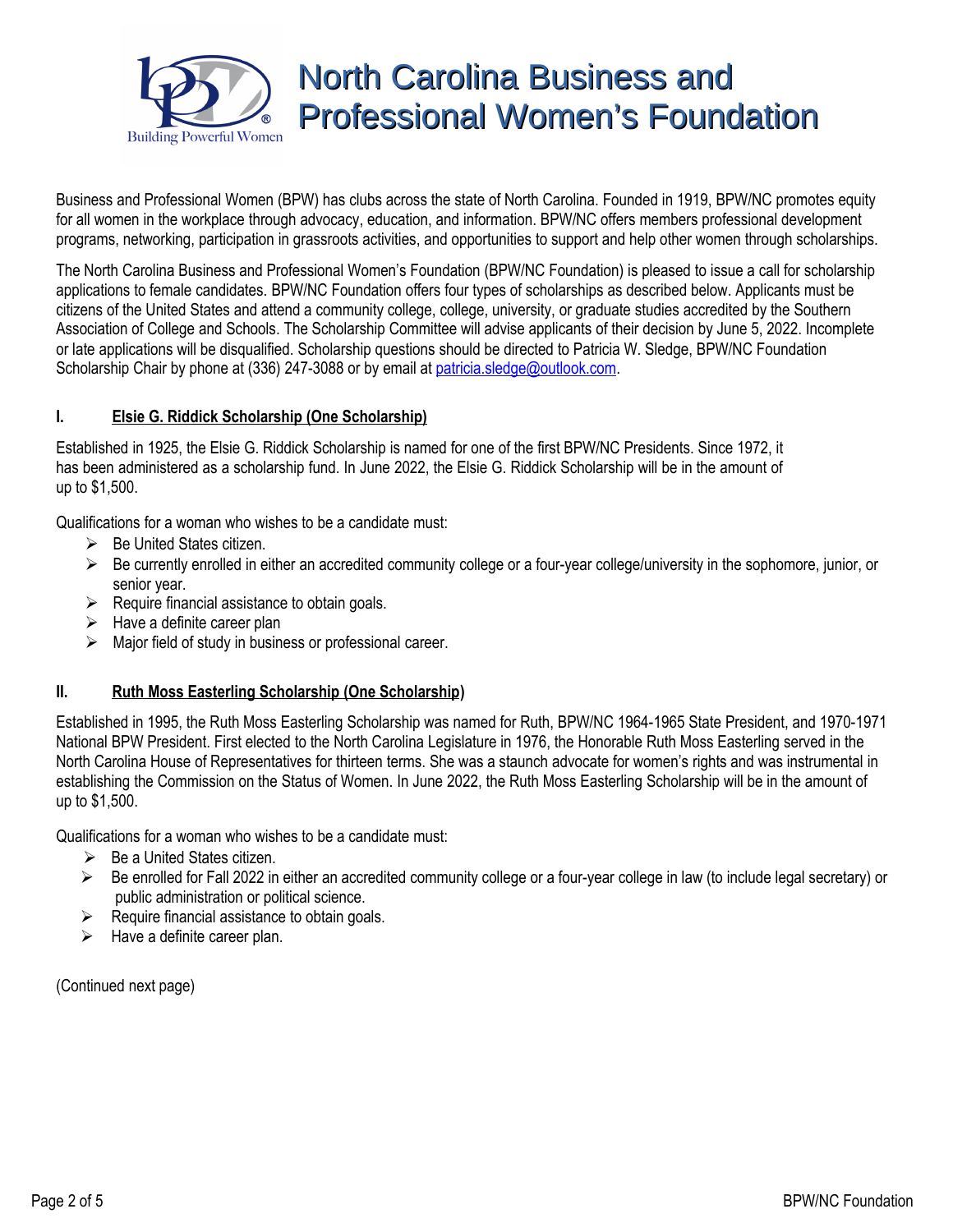

### **III. Joyce V. Lawrence Scholarship (One Scholarship)**

The Joyce V. Lawrence Scholarship was named for the BPW/NC 1986-1987 State President. Previously named the Joyce V. Lawrence Endowment, the Foundation Board of Directors took action in June 2009, to designate the fund the Joyce V. Lawrence Scholarship Fund to facilitate awarding a scholarship at a time when the need is so great. Dr. Lawrence was Dean of the Appalachian State University's Cratis D. Williams Graduate School from 1980-1996. She served as Dean when few women occupied academic administrative positions. Well-known statewide and nationally as one of the pioneers in graduate education, she spent a lifetime promoting scholarships and research. In June 2022, the Joyce Lawrence Scholarship will be in the amount of up to \$1,500.

Qualifications for a woman who wishes to be a candidate must:

- $\triangleright$  Be United States citizen.
- $\triangleright$  Be currently enrolled in either an accredited community college or a four-year college in a major related to the field of education.
- $\triangleright$  Require financial assistance to obtain goals.
- $\triangleright$  Have a definite career plan.

### **IV. BPW/NC Foundation Scholarship (Eight Scholarships)**

The BPW/NC Foundation Scholarship was created in 1996 by the BPW/NC Foundation Board of Directors. In June 2022, the BPW/ NC Foundation will award eight scholarships (four undergraduate and four graduate) of up to \$1,500.

Qualifications for a woman who wishes to be a candidate must:

- $\triangleright$  Be United States citizen.
- $\triangleright$  Be enrolled for fall in either an accredited community college or a four-year college/university in the sophomore, junior or senior year or graduate study.
- $\triangleright$  Require financial assistance to obtain goals.
- $\triangleright$  Have a definite career plan.

Please be sure to review the information on **<https://bpw-nc.org/>** to make sure you have the most recent and up-to-date information and current application.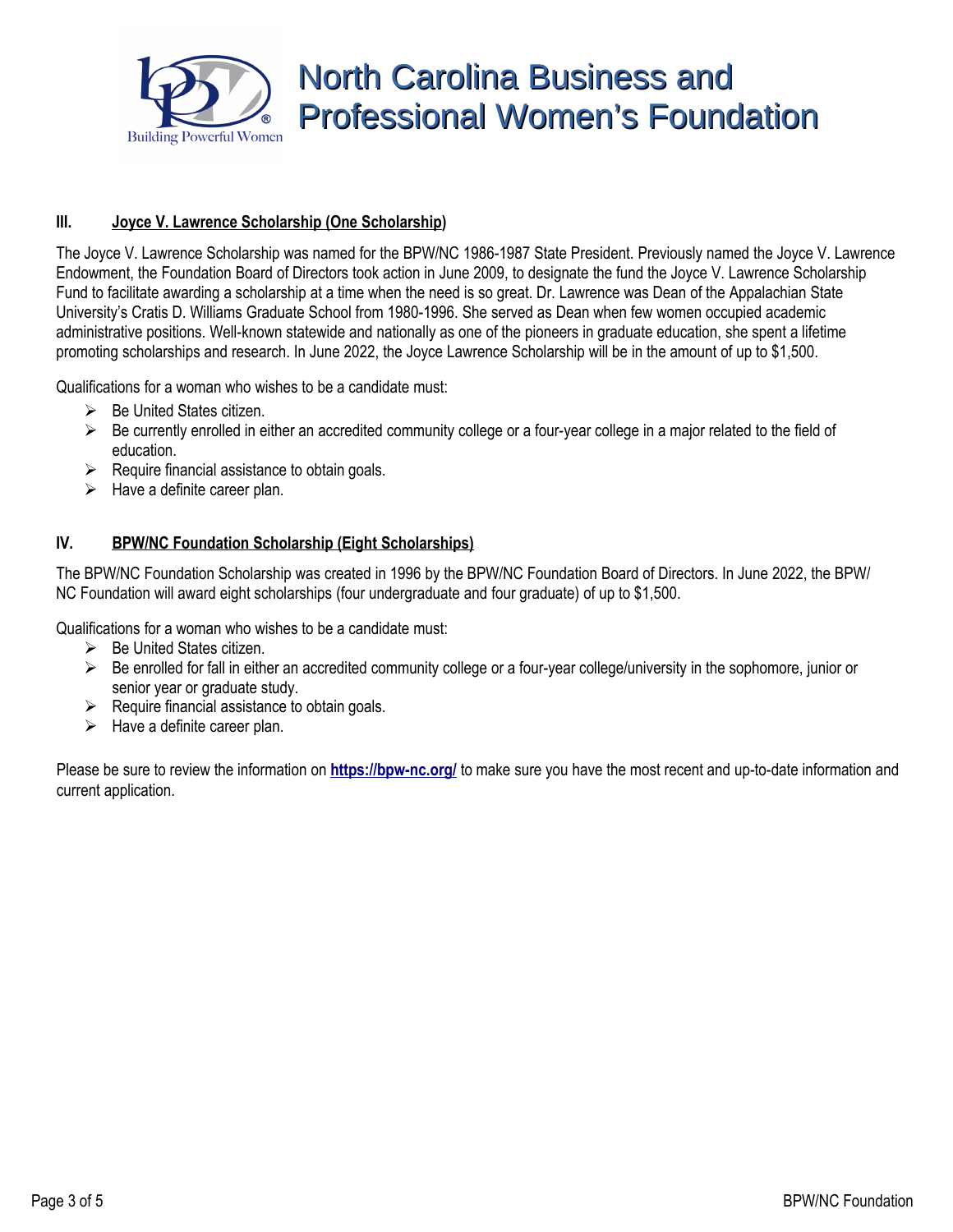

### **SUBMIT THE FOLLOWING ITEMS BY APRIL 15, 2022**

- ⇒ **Completed application form (3 copies)**
- ⇒ **Official transcript of scholastic record (1 copy)**
- ⇒ **Personal Statement (3 copies)**
- ⇒ **Current Resume (3 copies)**

**Return completed application, transcript, and personal statement to: (Please do not staple pages)**

⇒ **Patricia W. Sledge, BPW/NC Foundation Scholarship Chair, 504 Charles St, Spencer, NC 28159-1704**

#### **COMPLETE THE FOLLOWING INFORMATION**

**SCHOLARSHIP NAME:** *(YOU MAY APPLY FOR ONLY ONE)*  **FOUNDATION** | **ELSIE G. RIDDICK** | **RUTH MOSS EASTERLING** | **JOYCE V. LAWRENCE**

### **APPLICATION**

**TO STUDENT: Please complete the following information. If more space is needed, please submit additional sheet(s).**

| Last Name:                                                              |                         | First Name:                 | Middle Initial:<br>Date of Birth:                                                                          |  |                                     |
|-------------------------------------------------------------------------|-------------------------|-----------------------------|------------------------------------------------------------------------------------------------------------|--|-------------------------------------|
| Classification in Fall 2022<br>Sophomore Junior Senior Graduate Student |                         |                             | Date of Application:<br><b>Enrollment Status:</b><br>Full-time $\Box$ Half-time $\Box$ Less than half-time |  |                                     |
| Name and Address of Institution/School:                                 |                         |                             | Currently Enrolled?<br>$\Box$ Yes $\Box$ No                                                                |  |                                     |
| Your Mailing Address at School:                                         |                         | City:<br>State:<br>Zip:     | Your School Email Address                                                                                  |  | Your School Phone (Area<br>Code)    |
| Home Street Address                                                     |                         | City:<br>State:<br>Zip:     | Your Home Email Address                                                                                    |  | Your Home Phone (Area<br>Code)      |
| Cumulative GPA                                                          | <b>Expected Degree:</b> |                             | Major Field of Study:                                                                                      |  | Expected Date of<br>Graduation:     |
|                                                                         |                         |                             |                                                                                                            |  |                                     |
| Current or Last Employer:                                               |                         |                             | Will You Continue to Work While Enrolled?                                                                  |  |                                     |
|                                                                         |                         |                             | $\Box$ Yes $\Box$ No                                                                                       |  |                                     |
| <b>FINANCIAL DATA</b>                                                   |                         |                             |                                                                                                            |  |                                     |
| Total Annual Tuition & Required Fees: \$                                |                         |                             |                                                                                                            |  |                                     |
| <b>Expected Resources for School</b>                                    |                         |                             |                                                                                                            |  |                                     |
| From Family (yourself,<br>spouse, parents)                              |                         | From Other Financial<br>Aid |                                                                                                            |  | <b>Total Expected</b><br>Resources: |
| \$                                                                      |                         | \$                          |                                                                                                            |  | \$                                  |